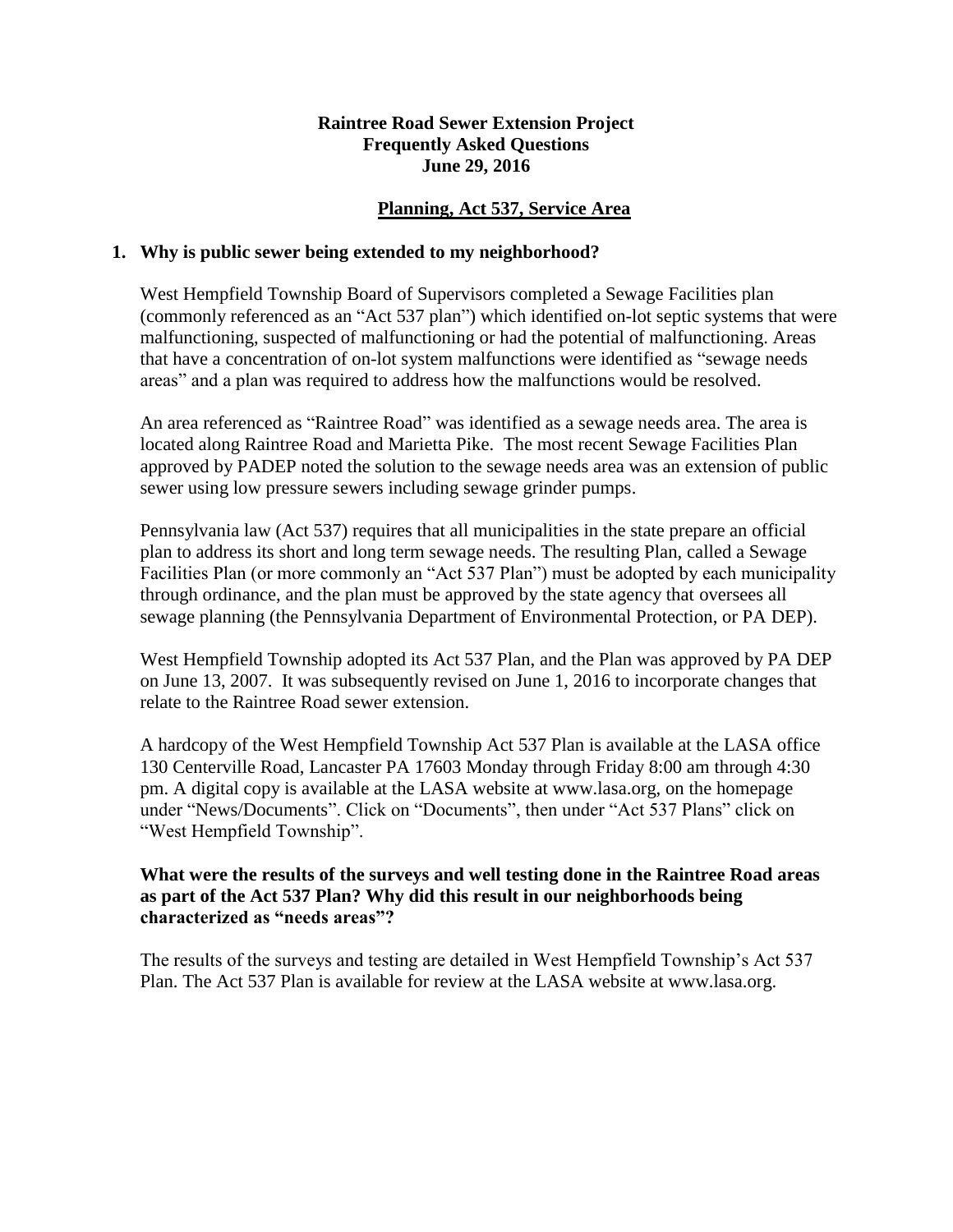A summary of the results is as follows:

On Lot Disposal System in Project Area: 16 Survey Results Received: 8 (50% of project area responded) Confirmed Malfunctions: 4 (50% surveyed) Suspected Malfunctions: 2 (25% surveyed) Potential Malfunctions: 1 (13% surveyed) Wells with Bacteria Contamination: 4 (100% of those tested)

# **2. Will my house be served by public sewer?**

There is a link on the LASA webpage to a drawing that shows the project area highlighted with each parcel to be served. See the LASA website at [www.lasa.org.](http://www.lasa.org/) From the Quick Links on the left-hand side click "Raintree Road Sewer Project".

## **3. If my septic system is working fine, then why do I need to connect to the public sewer?**

West Hempfield Township Ordinance requires that all homes within 150 feet of the sewer main must connect to the public sewer system.

## **If our well water is treated, or if we have public water, can installation of public sewer be avoided?**

The purpose of public sewers is to replace the numerous failing (and potentially failing) onlot sewage (septic) systems serving the homes in the Raintree Road area. Eliminating these septic systems will ultimately reduce not only groundwater contamination but will also eliminate the surface discharge of untreated sewage resulting from failing on-lot septic systems. Ultimately, public sewer will reduce the occurrence of disease and environmental pollution. The failure of one septic system in your neighborhood can affect everyone that lives there. Treating the drinking water or using public water does not eliminate the potential to spread disease from failing septic systems.

## **Is LASA making a profit from this project? What is the relationship between LASA and the Township?**

LASA, as a Municipal Authority, is a non-profit incorporated governmental agency. The Authority is an independent agency of the Commonwealth, and is not part of the Township government. There is no direct association with West Hempfield Township, except for the fact that the Township is one of LASA's seven founding municipalities and as a result the Township Board appoints one of the seven members of the Authority Board. All revenues are used to operate and maintain the system, there is no profit.

### **Is the Chesapeake Bay Tributary Strategy (CBTS) the driving factor for public sewer?**

No. The sole reason for the sewer extension is to remedy a sewage needs area identified in the West Hempfield Township Act 537 Plan. The public sewer option was identified in the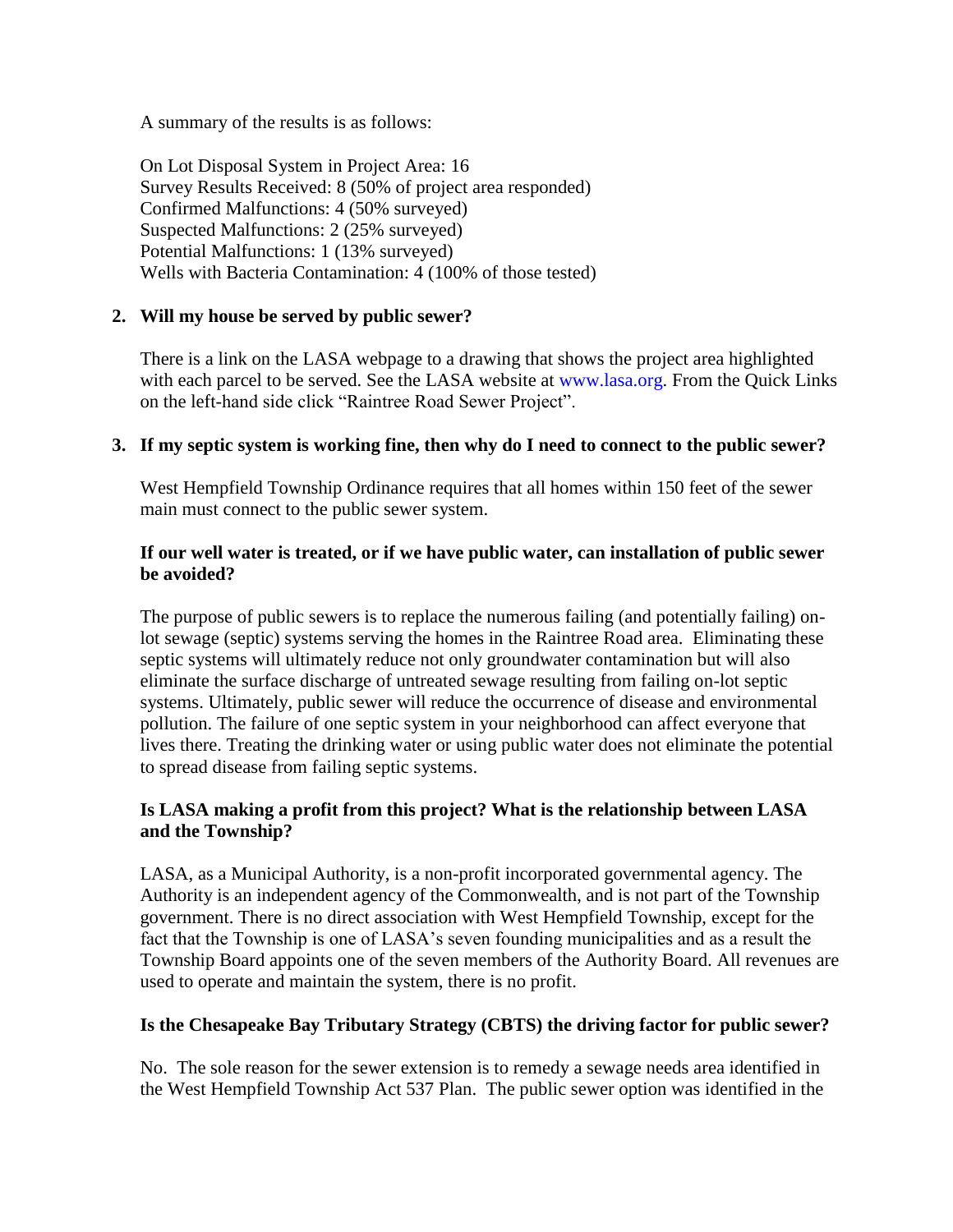Act 537 Plan as the most cost effective way to address the needs area. Although replacing the failing on-log systems with public sewer can benefit water quality within the Chesapeake Bay watershed, there is no direct relationship between the sewage needs in West Hempfield Township and the nutrient issues within the Chesapeake Bay.

# **Will the quality of our well water improve and if so how long will it take?**

It is impossible to predict the extent and/or the time it will take for the quality of the groundwater to improve after public sewer is installed. However, the adverse impact on the groundwater from failing septic systems will immediately be eliminated after the on-lot systems are pumped and filled with stone.

# **Responsibilities and Costs**

# **What is the Township's role?**

The Township is responsible to develop, adopt, and implement its Act 537 Plan. The Plan calls for the extension of public sewer to the Raintree Road area. So the Township is obligated under Act 537 to see that public sewer is extended to this area.

## **What is the role of the Lancaster Area Sewer Authority?**

West Hempfield Township is a member municipality of the Lancaster Area Sewer Authority (LASA). As a result LASA is the provider of public sewer to most areas of West Hempfield Township detailed in the approved Act 537 Plan. The Lancaster Area Sewer Authority will design, fund, and construct the public sewer extension to the Raintree Road area. LASA will then be the sewer agency for the Raintree Road area customers, which includes long term operation and maintenance, billing, and customer service.

### **4. What will the sewer service cost me?**

There will be several different fees that will need to be paid as part of the connection to public sewer. Some are one-time fees and others will be on-going. The following is a brief explanation of each fee:

• Tapping and Connection Fee: This is a one-time fee covering the costs for capacity in the sewer collection and treatment system paid to LASA at the time of connection. The fee is currently \$2,380 for the Tapping Fee and \$750 for the Connection fee.

• Service Line Inspection Fee: This is a \$35 fee paid to LASA for inspection of the sewer service line into your house.

• Service line plumbing costs: This is a one-time amount paid to your plumber for the construction of the sewer service line from your house across your yard to the connection point at the sewage grinder pump basin. The costs for this construction can vary depending on your unique situation. We encourage you to contact several plumbers early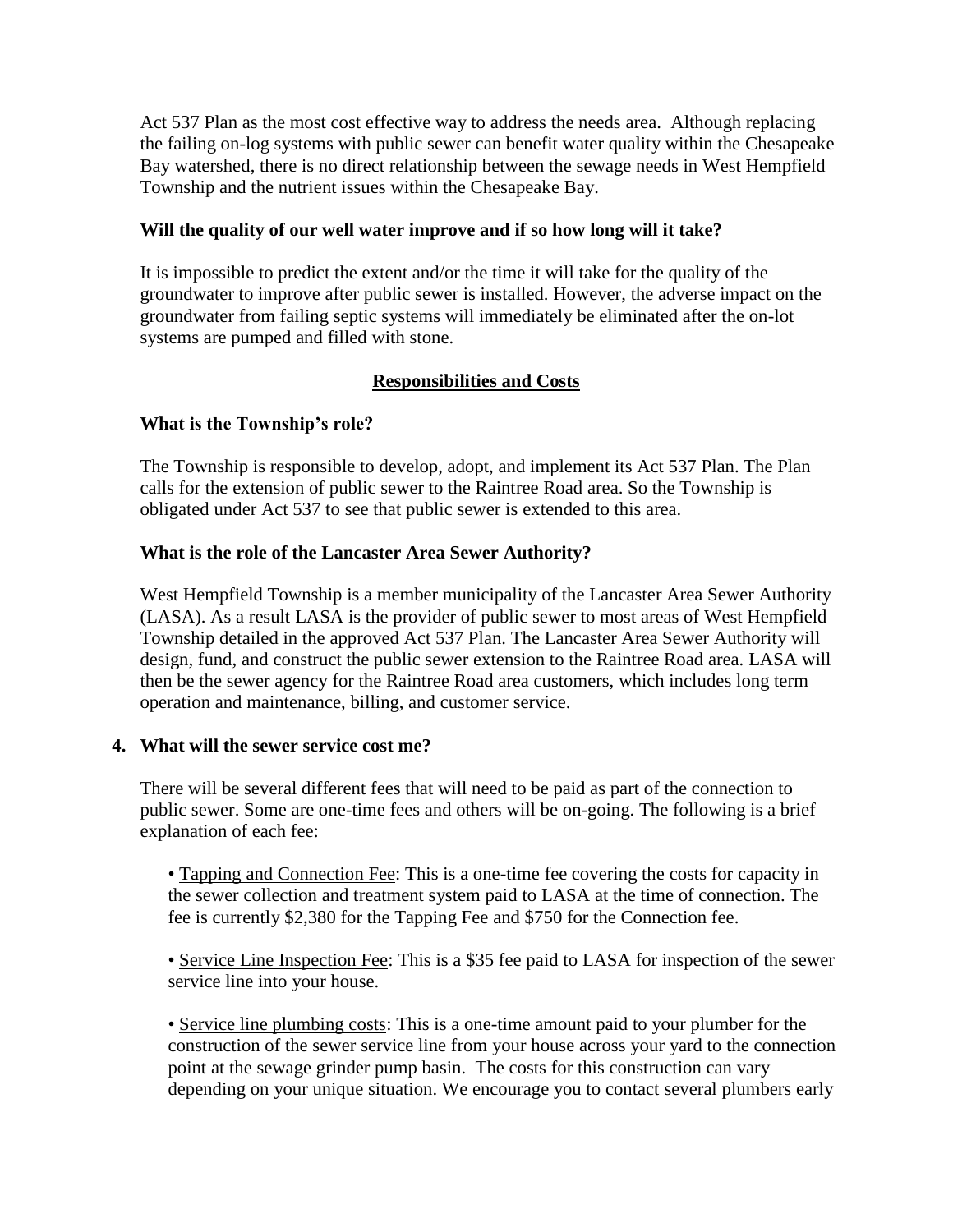in the process to obtain good prices. Depending on the length of the service line, the depth of the service line, and any obstacles that will need to be avoided, the cost could be approximately \$2,400.

• Septic tank pump out and fill: For the purpose of safety, West Hempfield Township Code requires that your septic tank be pumped out and filled with stone or acceptable fill after you are connected to the public sewer. The one-time cost paid to your plumber will vary, but we estimate the cost to the homeowner at \$600.

• Quarterly sewer bill: There is an on-going user fee for sewer service. After connection to the sewer system, LASA will bill you on a quarterly basis for your sewer use. The fee covers the costs for collecting, transporting and treating the sewage from your home. The bill that is charged to all LASA customers located in West Hempfield Township is currently \$89.40 per quarter. The quarterly fee is a flat fee based on "per residential unit" and not based on water usage.

# **System Design and Characteristics**

# **What type of sewage system will be designed?**

The sewage system being designed is called a "low pressure sanitary system" or LPSS. It consists of individual sewage grinder pumps at each property and a system of small diameter underground pipes under slight positive pressure.

# **Why a low pressure system – and why do I need a sewage grinder pump?**

Grinder pumps are required where gravity sewer service is not cost effective. In the case of Raintree Road, the cost of running gravity sewer to each property was prohibitively expensive, and some of that cost would have been charged to the individual property owners. Instead, we opted to run a "low pressure" sewer extension to serve the Raintree Road area, which would include an individual grinder pump at each property. The grinder pumps will pump sewage into the sewer under low pressure. The low pressure sewer will eventually discharge to the LASA gravity system and ultimately flow by gravity to the LASA sewage treatment plant in Washington Boro.

# **What is a sewage grinder pump?**

A sewage grinder pump is simply a small low horsepower sewage pump with grinding cutters. As it pumps the sewage it grinds up normal sewage solids for ease of pumping and to reduce blockages. The pump is located in an in-ground basin and operates on a float system – the pump starts when the sewage level reaches a pre-set high level float in the basin and will pump down the basin until a low level float turns the pump off.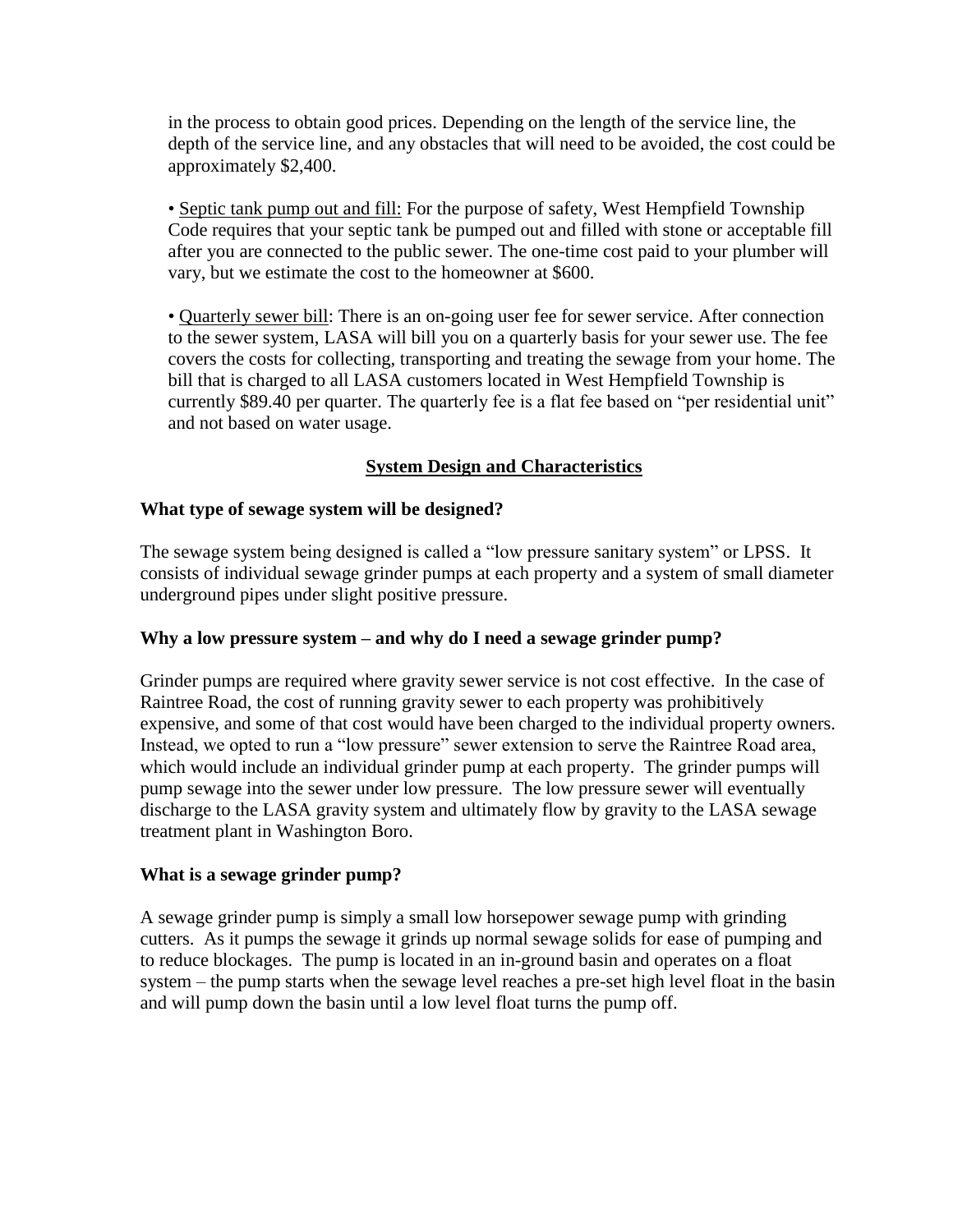# **What do I need to do to operate and maintain my grinder pump?**

You do not really need to do anything special to operate or maintain a grinder pump, but you do need to remember that certain materials will damage grinder pumps and are prohibited from being discharged into a grinder pump system. Prohibited materials or discharges include the following:

- 1. Diapers, baby wipes, adult wipes, or shop rags
- 2. Feminine products, sanitary napkins or tampons of any kind
- 3. Cloth of any kind
- 4. Glass or metal or plastic products of any kind
- 5. Excessive amounts of oil and grease of any kind
- 6. Lubricating oils
- 7. Kitty litter
- 8. Other large non-wastewater items such as toys
- 9. Seafood shells
- 10. Explosive or flammable materials, including but not limited to gasoline or kerosene
- 11. Paint thinner, solvents, or antifreeze

You will also be required to sign a "Grinder Pump and Easement Agreement" outlining the responsibilities of LASA and the property owner.

LASA will own, operate, and maintain the grinder pump.

**How (where) will my grinder pump basin be located?** One of the first steps LASA will take in designing the low pressure sewer system serving your property will be to identify where in your yard to locate the grinder pump basin.

We will do this by performing a survey (or inspection) of your property. We will ask you to sign a "Survey Authorization Form" authorizing access your property to do the survey or inspection work. This form will allow the Township, LASA, and its engineer to enter onto your property to locate existing utilities, locate your existing building lateral and septic system, and collect any other necessary design information. They might take pictures during the survey. They will carry proper identification. The inspection should take about 15 to 20 minutes, and an adult member of the household must be present during the inspection.

# **Do I need to provide a right-of-way?**

Rights-of-way will be needed from property owners for the Authority to operate and maintain its portion of the sewer system on your property. There is an agreement that property owners will need to sign that outlines conditions related to the right-of-way.

### **Where will the sewer main be placed?**

Most sewer mains will be placed in the public rights-of-way.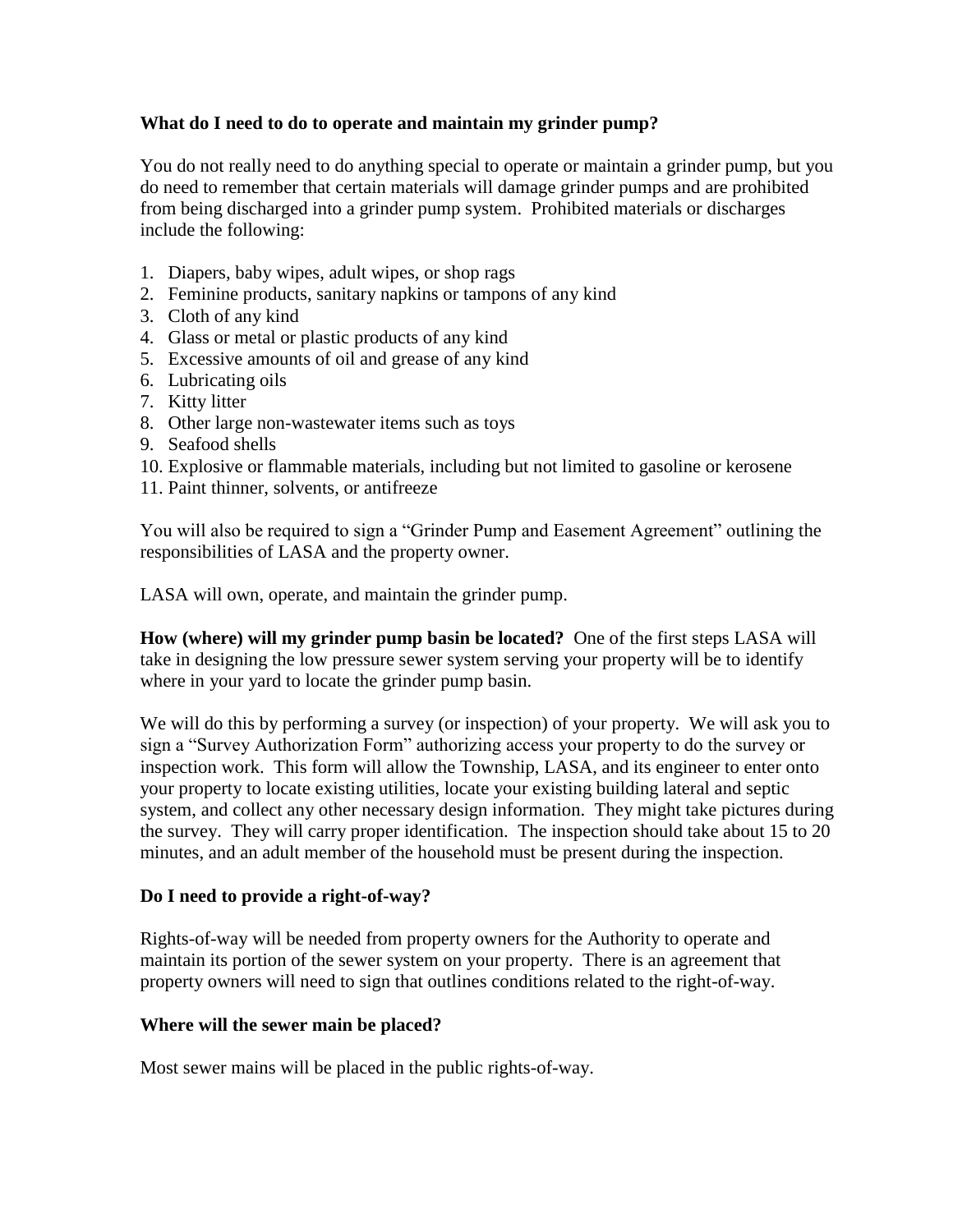### **5. Will the homeowner have any input on where they can connect to the sewer?**

Once the project is awarded to a contractor, the location of the sewer service lines and grinder pump will be marked. Homeowners will be given an opportunity to consult with a plumber and move the connection point to a more advantageous location.

## **6. If I have a sump pump, can it be connected to the public sewer?**

You may not connect sump pumps to the public sewer. The sump pump must discharge somewhere other than into the LASA system.

## **7. Will I need to modify the plumbing inside my house?**

Modifications may be necessary if sinks, toilets, and showers, are located in your basement. The Authority will design the sewer system to serve the first floor of each house. Basement service may be possible depending on the elevation of your basement in comparison to the elevation of the sewer main. If you have plumbing facilities in your basement, there are options available to allow service to those facilities. We recommend that you contact a plumber to discuss your individual situation.

## **Construction**

## **What will be the effect on my yard, trees and bushes?**

LASA will contract with a reputable contractor to install the sewer mains. LASA's contractor will install the pipe to the grinder pump basin and will install the grinder pump basin on your property. LASA's contractor will restore the roads, driveways and sidewalks to their original condition. If we disturb your lawn, it will be restored. The contractor will determine the timing and sequence of road and yard restoration.

If trees and bushes are in the right-of-way, or if they overhang into the right-of-way, they may need trimmed or removed by the contractor. LASA does not replace trees removed from a right-of-way since they could obstruct access to the sewer line in the event that future maintenance of the sewer is necessary.

### **Can anyone with a backhoe install the private service line?**

There are no licensing or special qualifications required to install the private service line, but all service lines must be installed according to LASA specifications, and the installation must be inspected (and must be approved) by a LASA inspector. We encourage the use of an experienced professional with adequate insurance, since this work is dangerous.

### **Will the construction create inconveniences?**

Possibly, but we will do everything we can to minimize the disruption. The contractors will begin work early each day. During construction, you may experience short delays and